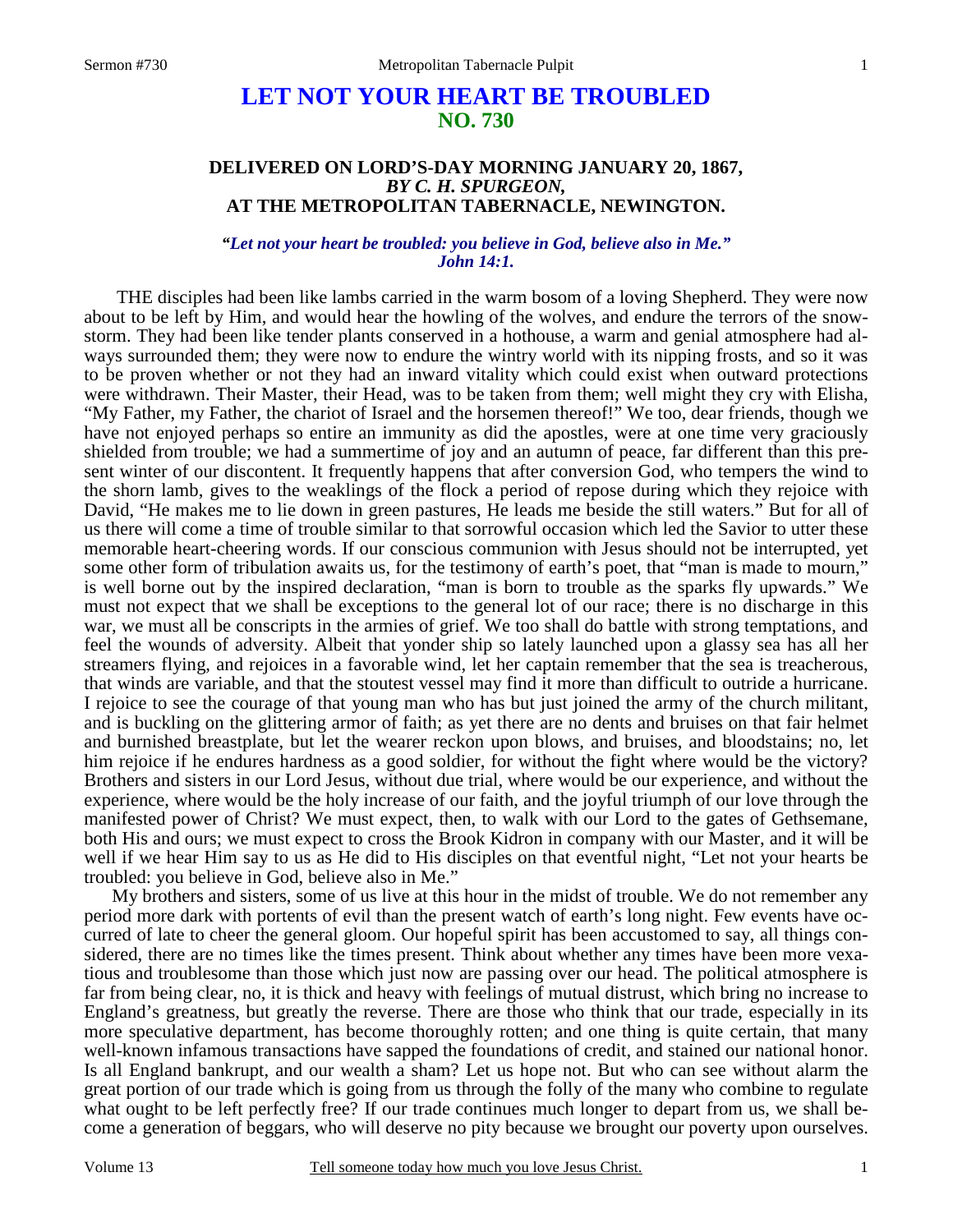There are, we fear, dark days coming upon this land; in fact, the dark days are here; for in no year of the last 20 has there been, brothers and sisters, such deep and wide-spread distress in London as at the present moment. I am far from endorsing all the fears of the timid, yet I do see much ground for pleading earnestly with God to send to our rulers political wisdom to end the bitter disputes of class with class, and to grant to our whole nation divine grace to repent of its many sins, that the chastening rod may be withdrawn.

 Apart from these, we have each a share of home-trials. Is there one here who is happy enough to wholly escape from the troubles of the hearth? Some have the wolf at the door, shortness of bread just now is felt in the houses of many a Christian; some of you are compelled to eat your bread with carefulness, and go to your God in the morning and ask Him to provide for you your daily food, and repeat that prayer with more meaning than usual, for just now God is making us feel that He can break the staff of bread and send a famine in the land if He so wills it. Many who are not altogether poor are, nevertheless, in sorrow, for reverses in business have, during the last few months, brought the affairs of many of the Lord's people into a very perilous state, so that they cannot but be troubled in spirit. Vexations abound and many a path is strewn with thorns. If this is not the shape of our trouble, sickness may be raging where penury has not entered. Beyond all these there may be afflictions which it were not well to mention—griefs which must be carried by the mother alone, trials which the father alone must bear, or sorrows in which none but the daughter can share. We all have our omer full of trials, day by day this bitter manna falls around the camp.

 Trials arising among the church of God are many, and we might add, that to the genuine Christian they are as heavy as any which he has to bear. I am sure, to those of us who have to look upon the church with the anxious eye of loving shepherds, to those of us who are set by God for the guidance and rule of His people, there are troubles enough, and more than enough, to bow us to the earth. In the bestordered church, such as this is and long has been, it just is that offenses come. Sometimes it is a jealousy between brothers; at another time a strife between sisters; sometimes it is this one who has fallen into gross sin (God forgive these, who have pierced us through with many sorrows!) and another time it is a gradual backsliding which the pastor can detect, but which the subject of it cannot discern. Sometimes it is a heresy, which, springing up, troubles us; at another time it is a slander, which, like a deadly serpent, creeps through the grass. I have had little enough to complain of in these respects, but still such things are with us, even with us, and we must not count them strange, as though some strange thing had happened to us. While men are imperfect there will be sins among the best of them, which will cause sorrow both to themselves and to those of the Lord's people who are in fellowship with them.

 Worst of all are soul troubles. God save you from these. Oh the grief of being conscious of having fallen from high places of enjoyment, conscious of having wasted opportunities for eminent usefulness, conscious of having been lax in prayer, of having been negligent in study, of having been—alas, that we should have to add it—unguarded in word and act! Ah, friends, when the soul feels all this, and cannot get to the blood of sprinkling as it should, cannot return to the Light of God's countenance as it would desire, it is trouble indeed! It is terrible to be compelled to sit and sing—

### *"Where is the blessedness I knew, When first I saw the Lord? Where is the soul-refreshing view Of Jesus and His Word?"*

But my tale is all too long. It is clear that this mortal life has troubles enough. Suppose that these should meet, and that the man as a patriot is oppressed with the ills of his country, as a father and a husband is depressed with the cares of home, as a Christian afflicted with the troubles in the church, and as a saint made to walk heavily before the Lord because of inward afflictions—"why then he is in a sorry plight," you say. Indeed he is; but, blessed be God, he is in a plight in which the words of the text are still applicable to him. "Let not your heart be troubled: you believe in God, believe also in Me."

 Ceasing from this dolorous prelude, let us observe, that *the advice of the text is very timely and wise;* secondly, let us notice that *the advice of the text is practicable;* it is not given us to mock us, we must seek to carry it out; and lastly, and perhaps that last may yield us good cheer, *the advice of the text is very precious.* 

**I.** FIRST, THEN, THE ADVICE OF THE TEXT IS VERY TIMELY AND WISE. There is no need to say, "Let not your heart be troubled," when you are not in affliction. When all things go well with you, you will need another caution— "Let not your heart be exalted above measure: if riches increase,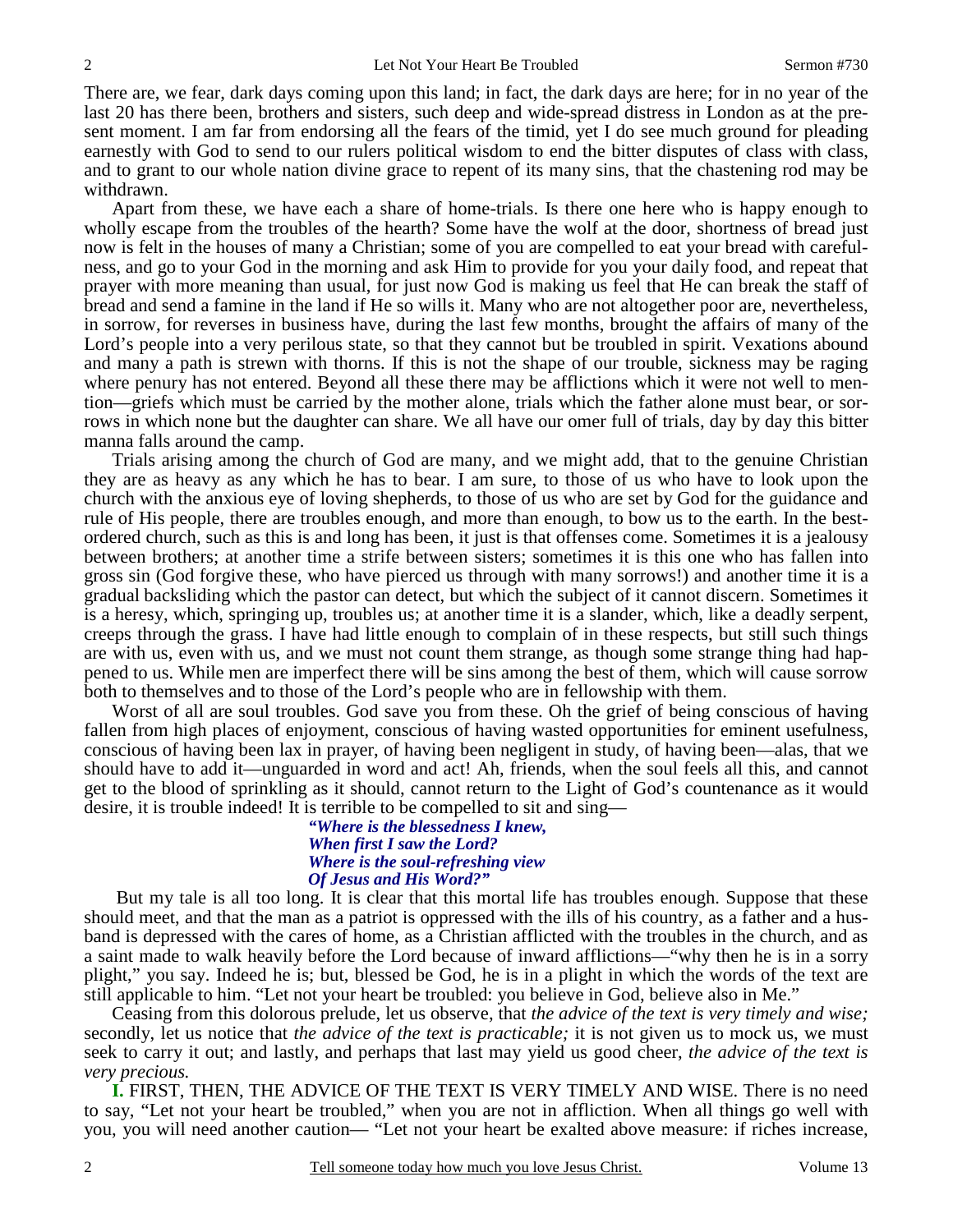set not your heart upon them." The word, "Let not your heart be troubled," is timely, and it is wise; a few minutes thought will lead you to see it. It is the easiest thing in the world, in times of difficulty, to let the heart be troubled; it is very natural for us to give up and drift with the stream, to feel that it is of no use "taking arms against" such "a sea of trouble," but that it is better to lie passive and to say, "If one must be ruined, so let it be." Despairing idleness is easy enough, especially to evil, rebellious spirits, who are willing enough to get into further mischief that they may have more with which to blame God, against whose providence they have quarreled. Our Lord will not have us be so rebellious. He bids us pluck up heart and be of good courage in the worst possible condition, and here is the wisdom of His advice, namely, that *a troubled heart will not help us in our difficulties or out of them.* It has never been perceived in time of drought that lamentations have brought showers of rain, or that in seasons of frost, doubts, fears, and discouragements, have produced a thaw. We have never heard of a man whose business was declining, who managed to multiply the number of his customers by unbelief in God. I do not remember reading of a person whose wife or child was sick, who discovered any miraculous healing power in rebellion against the Most High. It is a dark night, but the darkness of your heart will not light a candle for you. It is a terrible tempest, but to quench the fires of comfort and open the doors to admit the howling winds into the chambers of your spirit will not stay the storm. No good comes out of fretful, petulant, unbelieving heart-trouble. This lion yields no honey. If it would help you, you might reasonably sit down and weep till the tears had washed away your woe. If it were really to some practical benefit to be suspicious of God and distrustful of providence, why then you might have a shadow of excuse; but as this is a mine out of which no one ever dug any silver, as this is a fishery out of which the diver never brought up a pearl, we would say, "Renounce that which cannot be of service to you; for as it can do no good, it is certain that it does much mischief."

 A *doubting*, *fretful spirit takes from us the joys we have.* You have not all you could wish, but you still have more than you deserve. Your circumstances are not what they might be, but still they are not even now as bad as the circumstances of some others. Your unbelief makes you forget that health still remains for you if poverty oppresses you; and if both health and abundance have departed, you are a child of God, and your name is not blotted out from the roll of the elect. Why, brothers and sisters, there are flowers that bloom in winter, if we have but grace to see them. Never was there a night so dark for the soul but what some lone star of hope might be discerned, and never a spiritual tempest so terrible but what there was a haven into which the soul could dock if it had but enough confidence in God to make a run for it. Rest assured that though you have fallen very low, you might have fallen lower if it were not that underneath are the everlasting arms. A doubting, distrustful spirit will wither the few blossoms which remain upon your bough, and if half the wells are frozen by affliction, unbelief will freeze the other half by its despondency. Brothers and sisters, you will win no good, but you may get incalculable mischief by a troubled heart; it is a root which bears no fruit except wormwood.

*A troubled heart makes that which is bad worse.* It magnifies, aggravates, caricatures, misrepresents. If but an ordinary foe is in your way, a troubled heart makes him swell into a giant. "We were in their sight but as grasshoppers," said the 10 evil spies, "yes, and we were but as grasshoppers in our own sight when we saw them." But it was not so. No doubt the men were very tall, but they were not so big after all as to make an ordinary six-foot man look like a grasshopper. Their fears made them grasshoppers by first making them fools. If they had possessed but ordinary courage they would have been *men*, but being cowardly they subsided into grasshoppers. After all, what is an extra three, four, or five feet of flesh to a man? Is not the bravest soul the tallest? If he of shorter stature is but nimble and courageous, he will have the best of it; little David made short work of great Goliath. Yet so it is; unbelief makes out our difficulties to be most gigantic, and then it leads us to suppose that never a soul had such difficulties before, and so we egotistically lament, "I am the man that has seen affliction." We claim to be peers in the realm of misery, if not the emperors of the kingdom of grief. Yet it is not so. Why? What ails you? The headache is excruciating! Well, it is bad enough, but what would you say if you had seven such aches at once, and cold and nakedness to back them! The twitches of rheumatism are horrible! Right well can I endorse that statement! But what then? Why there have been men who have lived with such tortures thrice told all their lives, like Baxter, who could count all his bones because each one had made itself heard by its own peculiar pain. I know that you and I often suffer under depression of spirit and physical pain, but what is our complaint compared with the diseases of Calvin, the man who preached at the break of every day to the students in the cathedral, and worked on till long past midnight, and was all the while a mass of disease, a complicated agony? You are poor! Ah yes! But you have your own room,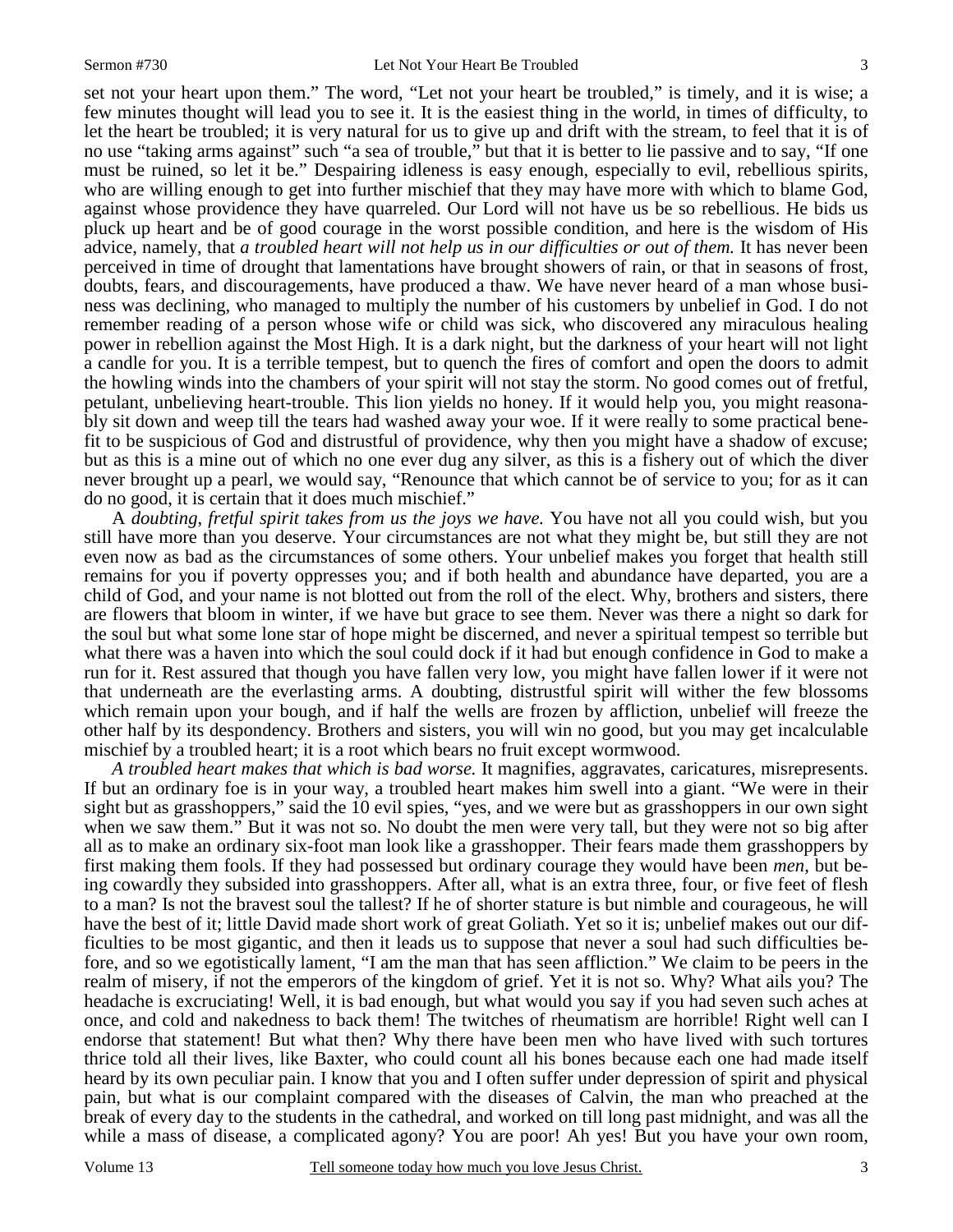scanty as it is, and there are hundreds in the workhouse who find sorry comfort there. It is true you have to work hard. Yes, but think of the Huguenot galley slave in the olden times, who for the love of Christ was bound with chains to the oar, and scarcely knew rest day or night. Think of the sufferings of the martyrs of Smithfield, or of the saints who rotted in their prisons. Above all, let your eyes turn to the great Apostle and High Priest of your profession, and "consider Him who endured such contradiction of sinners against Himself, lest you be weary and faint in your mind."—

#### *"His way was much rougher and darker than mine, Did Christ, my Lord, suffer, and shall I repine?"*

Yet this is the habit of our unbelief to draw our picture in the blackest possible colors, to tell us that the road is unusually rough and utterly impassable, that the storm is such a tornado as never blew before, that our name will be down in the wreck register, and that it is impossible that we should ever reach the haven.

 Moreover, *a troubled heart is most dishonorable to God.* It makes the Christian think very harshly of his tender heavenly Friend; it leads him to suspect eternal faithfulness, and to doubt unchangeable love. Is this a little thing? It breathes into the Christian a proud rebellious spirit. He judges his Judge, and misjudges. He has not learned Job's philosophy; he cannot say, "Shall we receive good from the hand of the Lord, and shall we not also receive evil? The Lord gave, and the Lord has taken away; and blessed be the name of the Lord." Inward distress makes the humble, meek, teachable child of God to become a willful, wicked, rebellious offender in spirit. Is this a little thing? And meanwhile, it makes the family and the outsiders who know the Christian to doubt the reality of those truths of God of which the Christian used to boast in his brighter days. Satan suggests to them, "You see, these Christian people are no better sustained than others. See," says the fiend, "they are as petulant, as unbelieving, and as rebellious as the rest of mankind; it is all a sham, a piece of enthusiasm which will not endure an ordinary trial." Is this a small matter? Surely there are mouths enough to revile the throne of God, there are lips enough to utter blasphemy against Him without His own dear children turning against Him because He frowns upon them. Surely they should be bowed to the earth at the mere suspicion that they could do such a thing, and cry to God to save them from a troubled heart lest they should rebel against Him.

 I feel with regard to the Christian church that the truth of God which I am endeavoring to bring forward is above all things essential. The mischief of the Christian church at large is a lack of holy confidence in God. The reason why we have had as a church, I believe, unprecedented prosperity has been that on the whole we have been a courageous, hopeful, and joyous body of Christian people who have believed in our own principles most intensely, and have endeavored to propagate them with the most vehement earnestness. Now I can suppose the devil coming in among us, and endeavoring to dishearten us by this or that supposed failure or difficulty. "Oh," he says, "will you ever win the victory? Look! Sin still abounds, notwithstanding all the preaching and all the praying. Are not the jails full? Do you see any great moral change worked after all? Surely you will not make the advances you expected; you might as well give up." Yes, and when once an army can be demoralized by a lack of spirit, when once the British soldier can be assured that he cannot win the day, that even at the push of the bayonet nothing can await him but defeat, then the rational conclusion he draws is that every man had better take care of himself, and look to his heels and flee to his home. But oh, if we can feel that the victory is not precarious nor even doubtful but absolutely certain, and if each one of us can rest assured that the Lord of hosts is with us, that the God of Jacob is our refuge, that the most discouraging circumstances which can possibly occur are only mere incidents in the great struggle, mere eddies in the mighty current that is bearing everything before it; if we can but feel that sooner should heaven and earth pass away than God's promise be broken, I say, if we can keep our courage up at all times, if from the youngest of us who have lately joined, to the venerable veterans who have for years fought at our side, we can feel that we must win, that the purposes of God must be fulfilled, that the kingdoms of this world must become the kingdoms of our Lord and of His Christ, then we shall see bright and glorious things.

 Some of you grow discouraged because you have taught in the Sunday school, and you have seen no conversions in your class, and you want to sneak away among the baggage; others of you have tried to preach in the streets and you did not get on, and you feel half inclined not to do anything more. Is this right? Some of you have not felt as happy with other Christian people as you would like to be; you do not think others respect you quite up to the mark that you have marked for yourselves on your thermometer of dignity, and you are inclined to run away. Is this right? Now I will boldly say to those of you who are inclined to run, run, for our resolution is to stand fast. Those who are afraid, let them go to their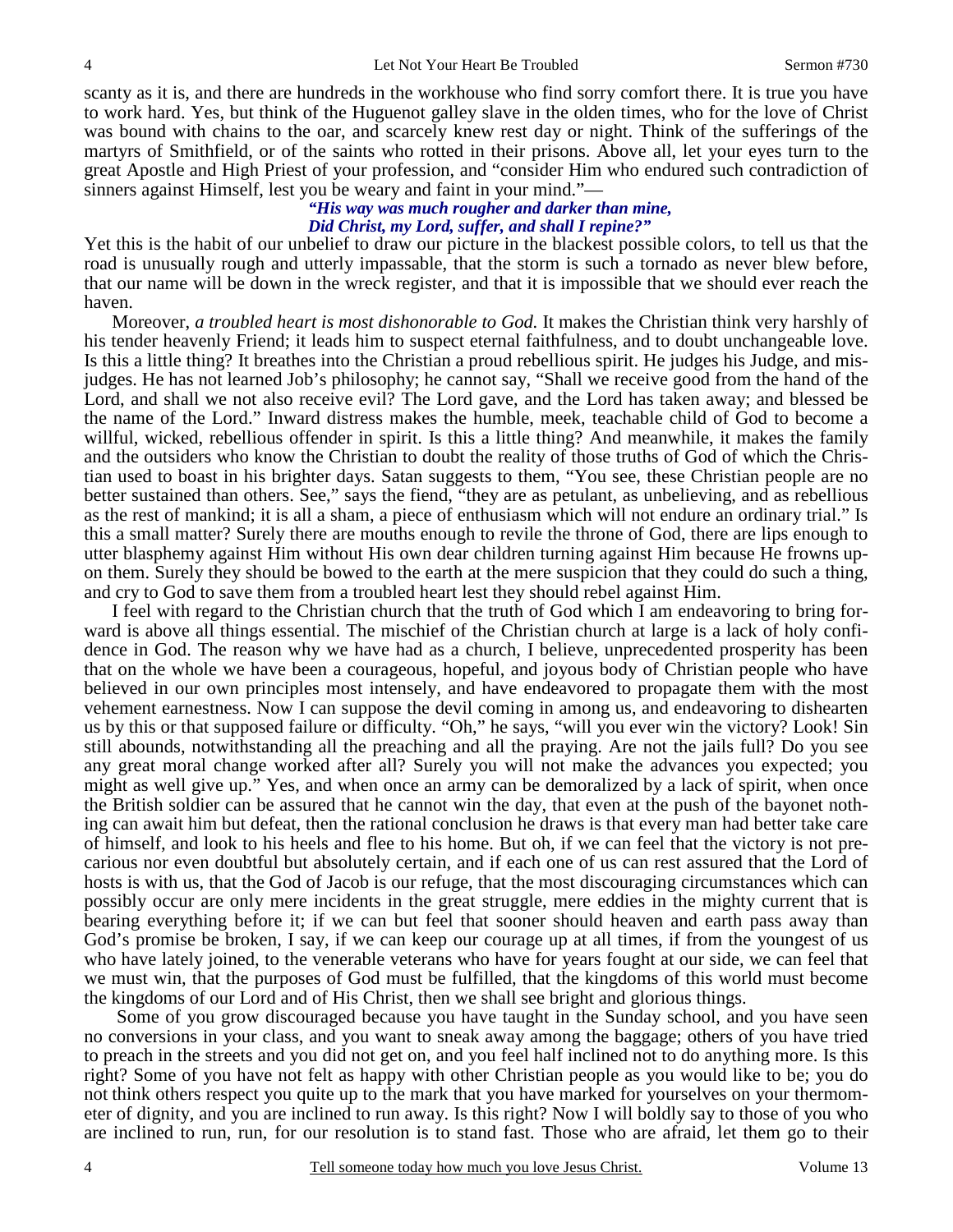homes, for our eyes are on the battle and the crown. Those of you who cannot bear a little roughness and cannot fight for Christ, I had almost said, we shall be better without your cowardly spirits, but I would rather pray for you, that you may pluck up heart and cry with holy boldness, "Nothing shall discourage us." If all the devils in hell should appear visibly before us, and show their teeth with flame pouring from their mouths as from 10,000 ovens, yet as long as the Lord of hosts lives, by His grace we will not fear, but lift up our banners and laugh our enemies to scorn.—

### *"We will in life and death His steadfast truth declare, And publish with our latest breath His love and guardian care."*

There is a great deal more to say, but we cannot say it; perhaps you will think it over, and perhaps you will perceive that of all the mischiefs that might happen to a good man, it is certainly one of the greatest to let his heart be troubled; and that of all the good things that belong to a Christian soldier, a bold heart and confidence in God are not the least. As long as we do not lose heart we have not lost the day; but if confidence in God departs, then the floods have burst into the vessel, and what can save it? What indeed, but that eternal love which comes in to the rescue even at our extremity?

**II.** In the second place, THE ADVICE THAT IS GIVEN IS PRACTICABLE—it can be carried out. "Let not your heart be troubled." "Oh," says somebody, "that's very easy to say, but very hard to do." Here's a man who has fallen into a deep ditch, and you lean over the hurdle and say to him, "Don't be troubled about it." "Ah," he says, "that's very pretty for you that are standing up there, but how am I to be at ease while up to my neck in mud?" There is a noble ship stranded, and liable to be broken up by the breakers, and we speak from a trumpet and say to the mariners on board, "Don't be alarmed." "Oh," they say, "very likely not, when every timber is shivering, and the vessel is going to pieces." But when He who speaks is full of love, pity, and might, and has it in His own power to make His advice become prophetic of deliverance, we need not raise difficulties, but we may conclude that if Jesus says, "Let not your heart be troubled," our heart need not be troubled. There is a way of keeping the heart out of trouble, and the Savior prescribes the method. First, *He indicates that our resort must be to faith.* If in your worst times you would keep your head above water, the life belt must be *faith*. Now, Christian, do you not know this? In the olden times how were men kept from perishing but by faith? Read that mighty chapter in Hebrews, and see what faith did—how believers overcame armies, put to flight the army of aliens, quenched the violence of fire, and stopped the mouths of lions. There is nothing which faith has not done or cannot do. Faith is girdled about with the omnipotence of God for her belt; she is the great wonder-worker. Why, there were men in the olden times whose troubles were greater than yours, whose discouragements and difficulties in serving God were a great deal more severe than any you and I have known, yet they trusted God; they trusted God, and they were not confounded; they rested in Him, and they were not ashamed. Their puny arms worked miracles, and their uplifted voices in prayer brought blessings from on high. What God did of old He will do now—He is the same yesterday, today and forever. Christian, commit yourself to faith. Did not faith bring your first comfort to you? Remember when you were in despair under a sense of sin? What brought you joy? Was it good works? Was it your inward feelings? The first ray of light that came to your poor dark spirit, did it not come from the cross through believing? Oh, that blessed day when first I cast myself on Jesus and saw my sins numbered on the scapegoat's head of old, what a flood of light faith brought then! Open the same window, for the sun is in the same place, and you will get light from it. Go not, I pray you, to any other well but to this well of your spiritual Bethlehem which is within the gate, the water of which is still sweet and still free to you.

 Ah, dear friends, there is one reason why you should resort to faith, namely, that it is the only thing you have to resort to. What can you do if you do not trust your God? Under many troubles, when they are real troubles, the creature is evidently put to confusion*;* human ingenuity itself fails. We are like the seamen in a storm who reel to and fro, and stagger like drunken men and are at their wits end. Oh let us, now that every other anchor is drug, cast out the great sheet anchor, for that will hold. Now that every refuge has failed, let us fly to the Strong for strength, for God will be our helper. Surely it ought not to be difficult for a child to believe his father; it should not therefore be difficult for us to trust in our God today, and so to lift our spirits out of the tumult of their doubts. Somebody will say, "Well, I can understand that faith is a practical way of getting out of trouble, but I cannot understand how we are to have faith." Well, in this the Savior helps us. You remember what He said when the people were hungry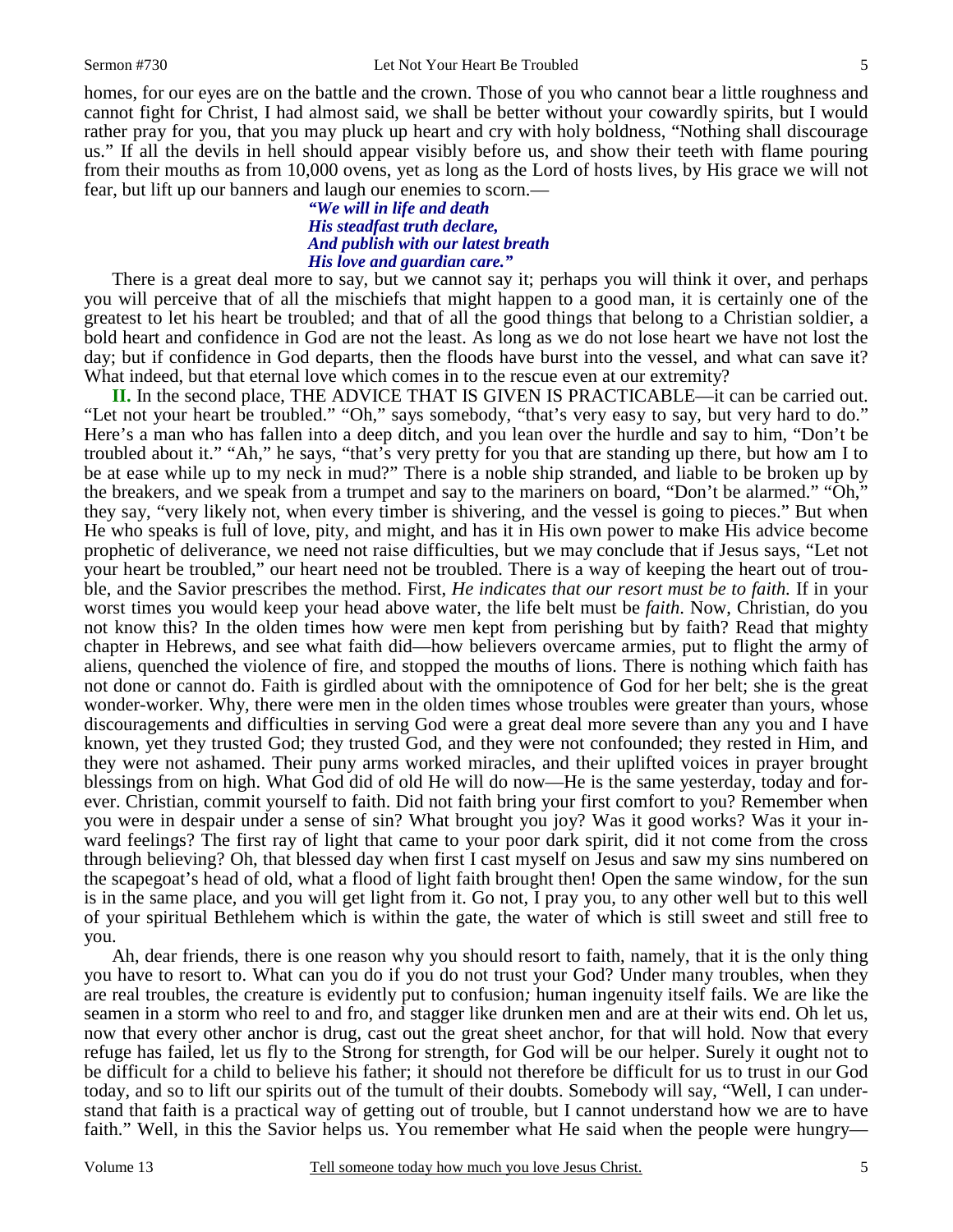"Give you them to eat." "Ah," they said, "there are so many; how can we feed them?" The Master began by saying, "How many loaves have you?" That is just what He says here. He says, "It is faith that will get you out of trouble; but how much faith have you?" He answers for them, "You believe in God." I must do the same by you. Faith is that which will deliver you. You say, "Where am I to get it?" Well, you have some already, have you not? You have five barley loaves and a few small fishes. You are unbelieving creatures, but you have some measure of faith. You believe that there is a God. "Yes," you say. You believe He is unchangeable, you believe that He is full of love, good and kind, and true and faithful. Now, really that is a great deal to begin with. You believe in God; the most of us believe in a great deal more than that; we not only believe in a God, and in the excellence of His character, but we believe that He has a chosen people, that He has made a covenant with them, ordered in all things and sure, that the promises of His covenant will be fulfilled, that He never puts away His people; we believe that all things work together for good to them who love God; we believe that the blood of Jesus Christ, His Son, cleanses us from all sin; we believe that the Holy Spirit is given to dwell in His people. Now this is a great deal, a solid fulcrum upon which to place the lever. If you believe all that, you have only to properly employ this faith in order to lift your soul out of the horrible ditch of doubt and fear into which it has stumbled. You believe all this; surely, then, there is some room for hope and confidence.

 The Savior goes on to say, "You believe in God," very well, exercise that same faith with regard to the case in hand. The case in hand was this—could they trust a dying Savior? Could they rest upon one who was about to be crucified, dead and buried, who would be gone from them except that His poor mangled body would remain in their midst? "Now," says Jesus, "you see you have had enough of faith to believe in God; now exercise that same faith upon Me; trust Me as you trust God." From this I infer that the drift of the exhortation I am to give you this morning is this. "You have believed God about other things, exercise that same faith about this thing whatever it may be. You have believed God concerning the pardon of your soul; believe God about the child, about the wife, about the money, about the present difficulty. You have believed, concerning God, the great invisible One, and His great spiritual promises, now believe concerning this visible thing, this loss of yours, this cross of yours, this trial, this present affliction; exercise faith about that. Jesus Christ did in effect say to His people, "It is true I am going from you, but I want you to believe that I am not going far; I shall be in the same house as you are in, for my Father's house has many rooms in it, and though you will be here in these earthly mansions and I shall be in the heavenly mansions, yet they are all in the Father's house, for in My Father's house are many dwelling places." "I want you to believe," says Jesus, "that when I am away from you I am about your interests, I am preparing a place for you, and moreover that I intend coming back to you. My heart will be with you, and My person shall soon return to you." Now then, the drift of that applied to our case is this—believe that the present loss you sustain, or the present discouragement which threatens to overwhelm you—believe that God has a high design in it; that as Christ's departure was to prepare eternal mansions for His people, so your present loss is to prepare you for a spiritual gain. I like that word of Christ when He says, "If it were not so I would have told you."

 When a man makes a general statement, if he knows an exception he ought to mention it, and if he does not mention it his statement is not strictly true. Jesus says, "If it were not so I would have told you." There is a great word of His which says, *"All* things work together for good to them who love God." A very awkward thing has happened to you; the trouble which you are now suffering is a very singular one; now, if ever there had been any exception to the rule which we have quoted, God in honor would have told it to you when He made the general statement, *"All* things work together for good to them who love God." Such is His love and wisdom that if there had been one trial that could happen to one of His people which would not work for the good of that child of His, He would have said, "Dear child, there is an exception—one trouble will happen to you which will not work for your good." I am positive that there is no exception to the statement that all things work together for good to them who love God, because if there had been an exception He would have put it in, He would have told us of it, that we might know how far to trust and when to leave off trusting, how far to rejoice and when to be cast down. Your case, then, is no exception to the rule; all that is happening is working for your everlasting benefit. Another place, however, another place will reveal this to you. Think of your Father's house and its mansions, and it will mitigate your griefs. "Alas for us if you were all and nothing beyond, O earth." There is another and a better land, and in your Father's house, where the many mansions are, it may be you shall be privileged to understand how these light afflictions, which are but for a moment, have worked out for you a far more exceedingly and eternal weight of glory.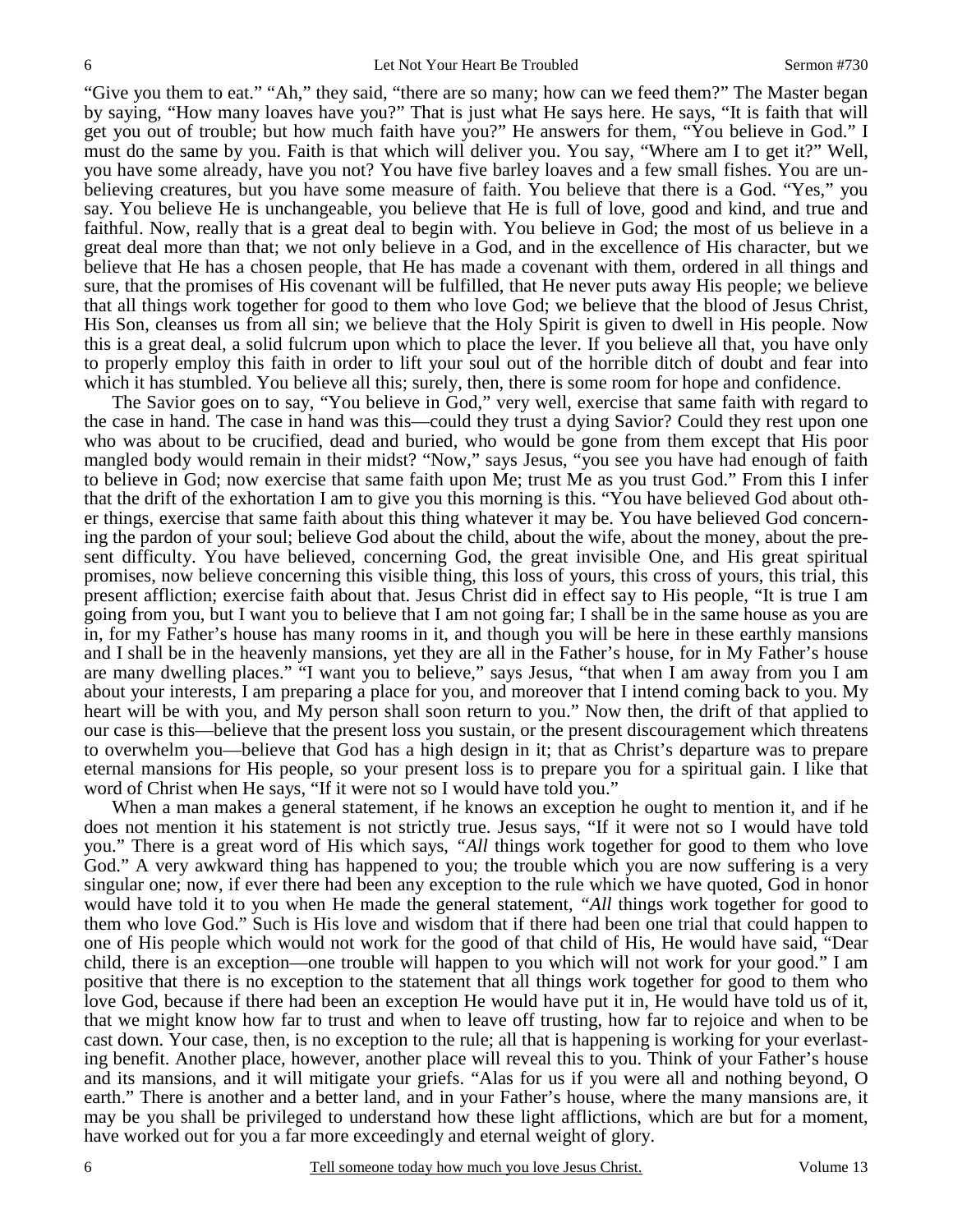Before I close this point, let me say it ought to be a great deal easier for you and me to live above heart-trouble than it was for the apostles; I mean easier than it was to the apostles at the time when the Savior spoke to them and for 40 days afterwards. You say, "How was that?" Why because you have three things which they had not. You have *experience* of many past troubles out of which you have been delivered. They had only been converted at the outside of three years; they had not known much trouble, for Jesus in the flesh had dwelt among them to screen off troubles from them. Some of you have been converted thirty, 40—what if I say 60 years, and you have had abundance of trouble—you have not been screened from it. Now all this experience ought to make it easier for you to say, "My heart shall not be troubled." Again, you have received *the Holy Spirit,* and they had not. The Holy Spirit was not given, as you remember, until the day of Pentecost. His direct government in the church was not required while Christ was here. You have the Spirit, the Comforter to abide with you forever; surely you ought to be less distracted than they were. Thirdly, you have the whole of *Scripture,* they had but a part. They certainly had not the richest Scriptures of all, for they had not the Evangelists nor any of the New Testament, and having, as we have, all that store of promise and comfort, we ought surely to find it no hard work to obey the sweet precept, "Let not your heart be troubled."

**III.** THE EXHORTATION OF THE TEXT OUGHT TO BE VERY PRECIOUS TO ALL OF US THIS MORNING, and we should make a point of pleading for the Holy Spirit's aid to enable us to carry it out. Remember that the loving advice *came from Him.* Who said, "Let not your heart be troubled." Who could have said it but the Lord Jesus, the Man of Sorrows, and acquainted with grief? The mother says to the child, "Do not cry, child; be patient." That sounds very differently from what it would have done if the schoolmaster had said it, or if a stranger in the street had spoken. "Do not let your heart be troubled," might be a stinging remark from a stranger, but coming from the Savior, who "knows what strong temptations mean, for He has felt the same," it drops like virgin honey for sweetness, and like the balm of Gilead for healing power. *Jesus says,* "Let not your heart be troubled." His own face was towards the cross, He was hard by the olivepress of Gethsemane; He was about to be troubled as never man was troubled, and yet among His last words were these, "Let not your hearts be troubled." As if He wanted to monopolize all tears, and would not have them shed so much as one; as if He longed to take all the heart-trouble Himself and remove it far from them; as if He would have them exercise their hearts so much with believing that they would not have the smallest room left for grief; would have them so much taken up with the glorious result of His sufferings in procuring for them eternal mansions that they would not think about their own present losses, but let them be swallowed up in a mighty sea of joyful expectation. Oh the tenderness of Christ! "Let not your hearts be troubled." He is not here, this morning, in person, (would God He were!) but oh, if He will but look at us out of those eyes of His which wept, and make us feel that this cheering word wells up from that heart which was pierced with the spear, we shall find it to be a blessed word to our soul. Say it, sweet Jesus; say to every mourner, "Let not your heart be troubled." Brothers and sisters, the text should have to us the dignity of a command as well as the sweetness of counsel. Shall we be tormented with trouble after the Captain has said, "Let not your heart be troubled"? The Master of your spirit, who has bought you with His precious blood, demands that the harp strings of your heart should resound to the touch of His love, and of His love alone, and will you surrender those strings to be mournfully smitten by grief and unbelief? No, rather like George Herbert, say, "My harp shall find You, and every string shall have its attribute to sing." At Your word instead of mourning, I will bring forth joy; as You bid me I will put off my sackcloth and cast away my ashes, and I will rejoice in the Lord always, and yet again I will rejoice." Prize the counsel, because it comes from the Well-Beloved.

 Prize it next because it *points to Him.* He says, "You believe in God; believe also in Me." You know, if it were not for the context which requires the particular construction here used, one would have looked to find these words, "You believe in Me, believe also in God." Jesus was speaking to Jews, disciples, who from their youth up had learned to believe in Emmanuel; believe in Me. There, there, there is the very cream of the whole matter. If you need comfort, Christian, you must hear Jesus say, Believe also *in Me*; you must approach afresh to the fountain, and believe in the power of the blood; you must take that fair linen of His righteousness and put it on, and believe that—

#### *"With His spotless vesture on, You're holy as the Holy One."*

You must see Jesus dead in His grave, and believe that you died there in Him, and that your sin was buried there in Him. You must see Him rise, and you must believe also in Him, that His resurrection was